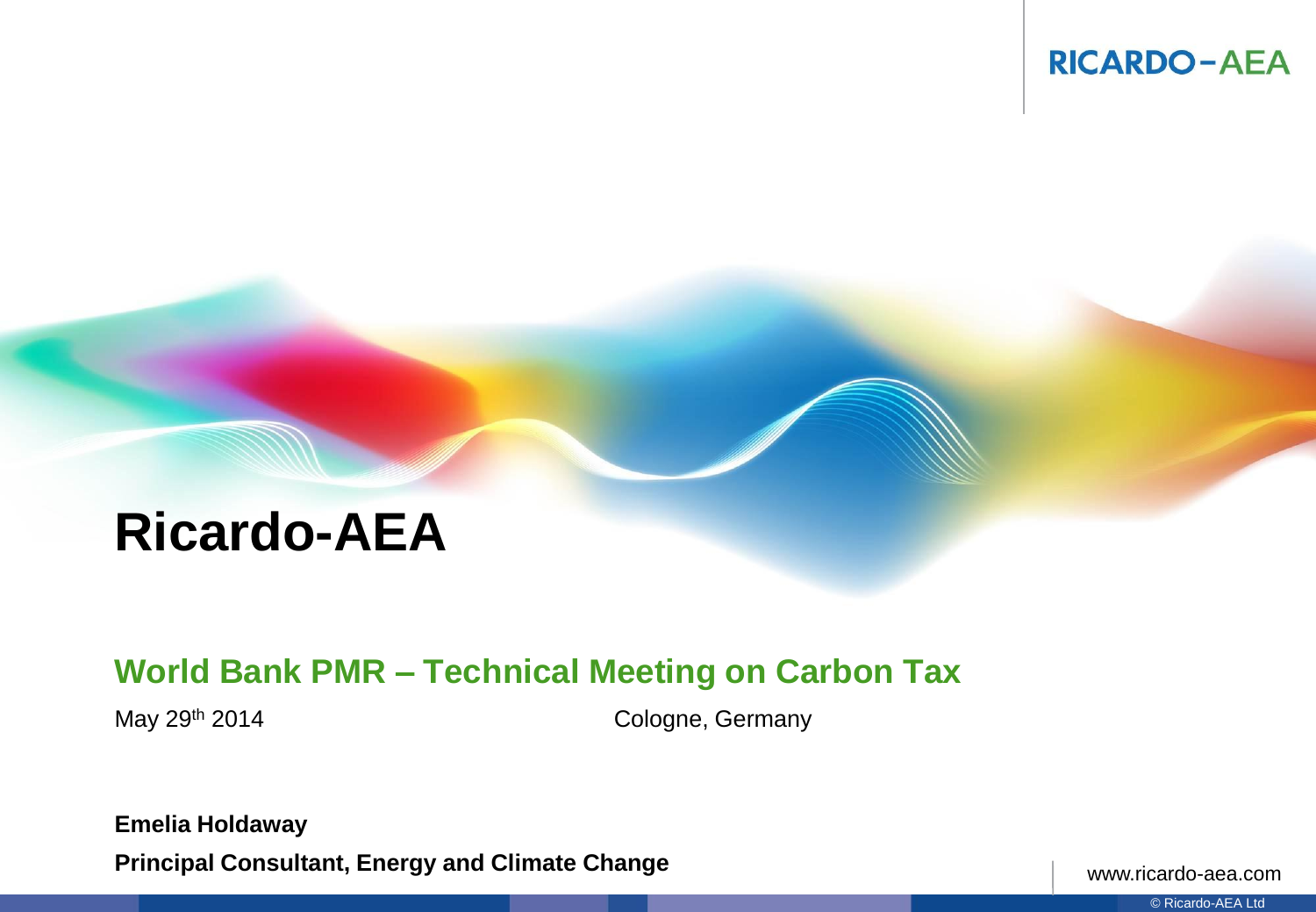# **Introduction to Ricardo-AEA**

Ricardo - AEA is one of the world's leading energy and climate change consultancies, with over 220 climate change and sustainability experts, providing analysis and solutions for major environmental challenges worldwide.

We have worked at the heart of ground breaking technical and policy developments across the environmental spectrum for the last 40 years, and continue to play a lead role as advisor to governments, international institutions and major corporations.

### **Heritage**

- Air quality and clean air policy -1950's
- Energy efficiency and consequences of oil crisis -1970's
- Climate change and sustainability -1980's
- Resource efficiency and resource productivity- present

#### • Domain expertise

Climate change, energy, water management, resource productivity and security, air quality, waste and recycling, chemical risk and sustainable transport

### **Services**

Strategic consultancy, economic modelling, project leadership and data management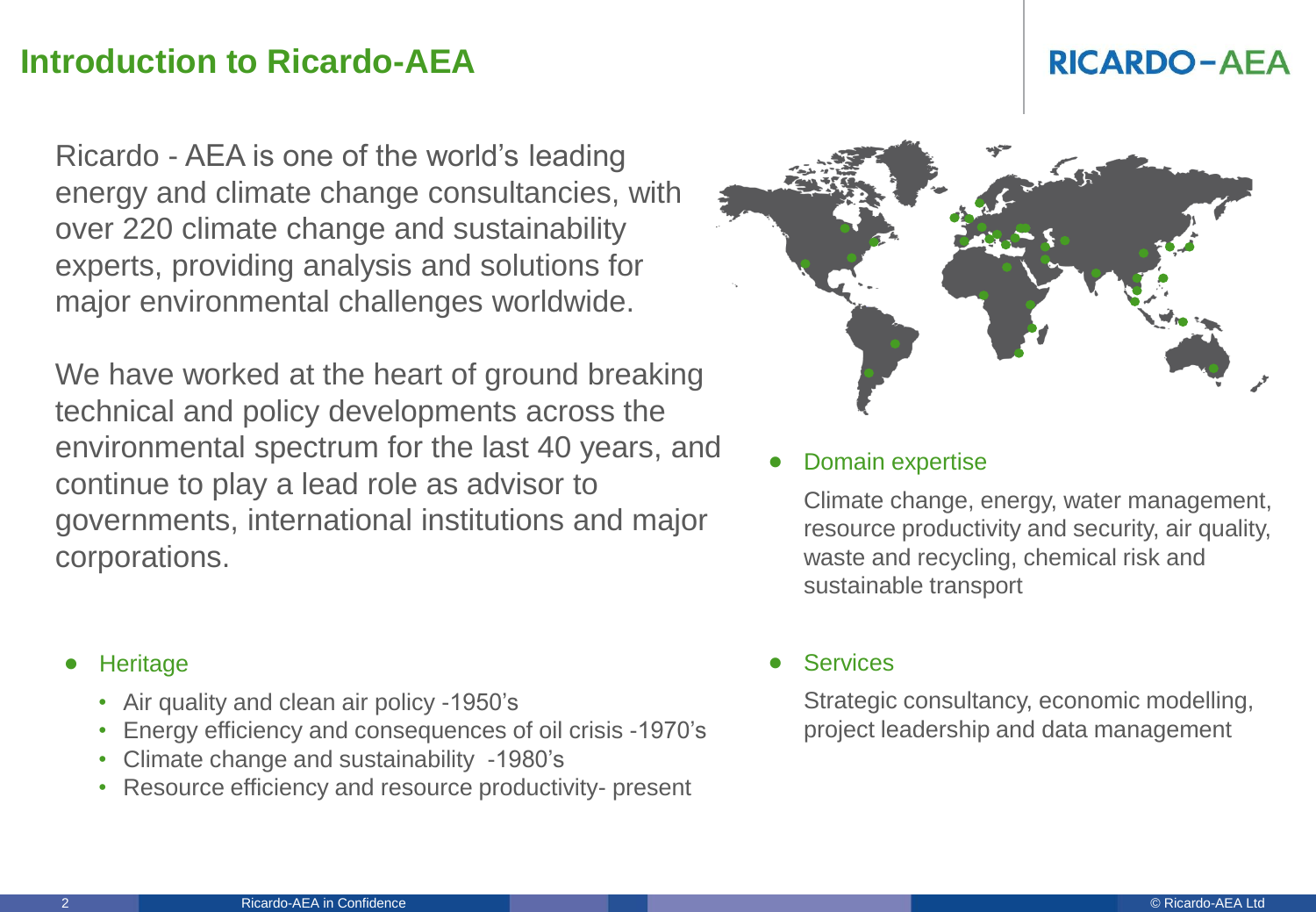# **Overview of UK Climate Change Levy (CCL)**

- A tax on energy use by business and public administration (electricity, gas, LPG and solid fuel), introduced 1 April 2001 and collected via energy suppliers. Two rates:
	- **1. Main rate**  applies to all CCL participants except electricity generators and certain CHP operators.
		- $\sqrt{ }$  aims to incentivise energy efficiency and reduce emissions
	- **2. Carbon Price Support Rate**, introduced on 1 April 2014 electricity generators and certain CHP operators (excludes Northern Ireland)
		- $\sqrt{ }$  aims to provide an incentive to invest in low-carbon power generation by providing greater support and carbon price certainty in the UK
- Exemptions: electricity generated from renewables, domestic energy users, charities, businesses who consume very small quantities of energy, road fuels and other oils.

| <b>Commodity</b>                                                               | <b>Main rate</b>              |
|--------------------------------------------------------------------------------|-------------------------------|
| <b>Electricity</b>                                                             | 0.541 pence per kilowatt hour |
| Gas                                                                            | 0.188 pence per kilowatt hour |
| Any petroleum gas, or other gaseous hydrocarbon,<br>supplied in a liquid state | 1.210 pence per kilogram      |
| Any other taxable commodity                                                    | 1.476 pence per kilogram      |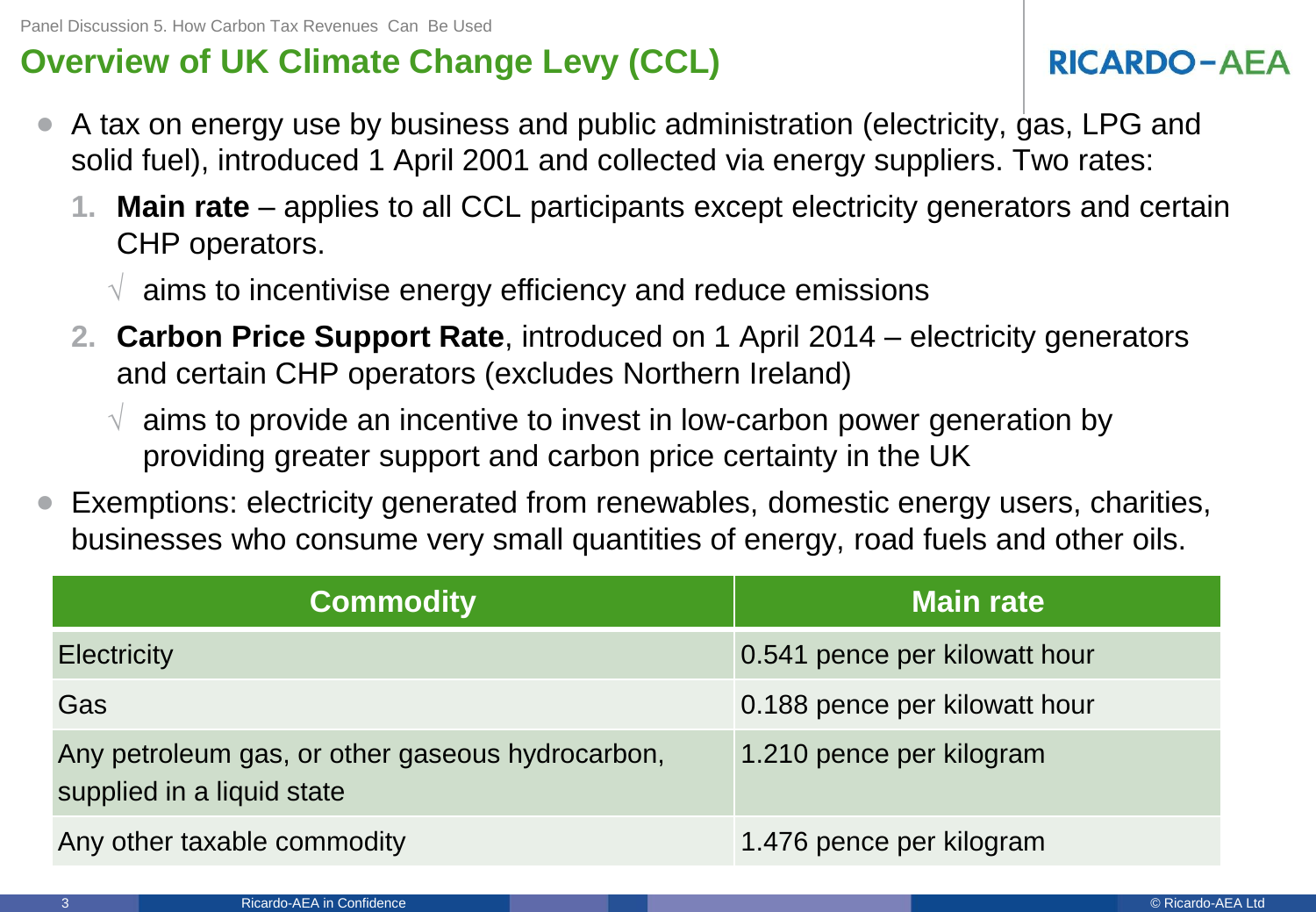# **How carbon tax revenues can be used – UK Climate Change Levy**

- Original intention was for all CCL revenues to be recycled back to business, with the aim of further incentivising emissions reductions by:
	- 1. offsetting a 0.3% employers' rate reduction in national insurance payments
		- In practice, offsetting wasn't exactly revenue-neutral at a government-level (see below), or organisation-level.



Figure 2 CCL revenue vs 2001 cut in employers' NICs

 $\rightarrow$  Later reversed, when employers' rate was increased by 1%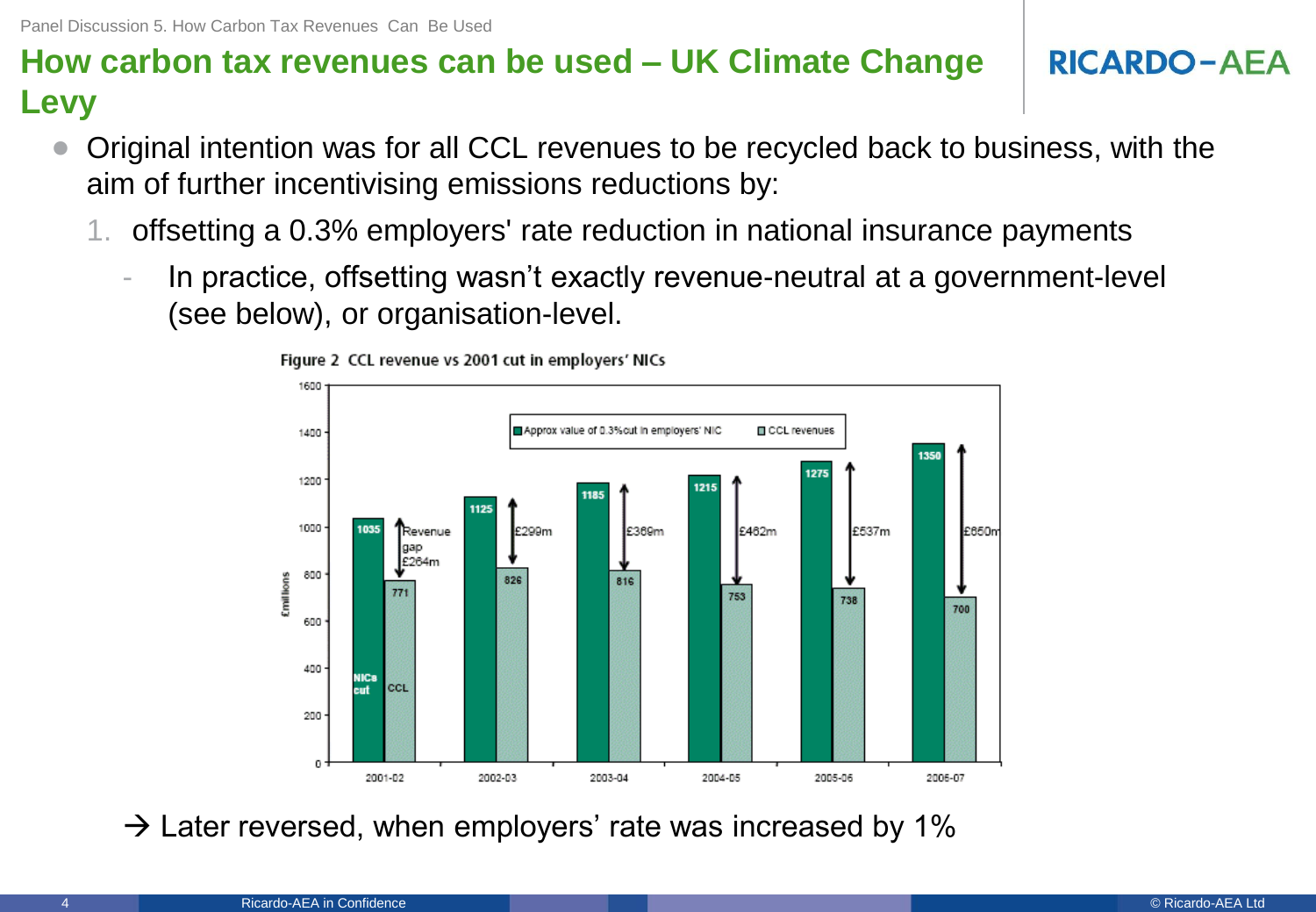Panel Discussion 5. How Carbon Tax Revenues Can Be Used

# **How carbon tax revenues can be used – UK Climate Change Levy**

- 2. Helping to fund the Carbon Trust
	- quasi-government organisation set up in 2001 (alongside the CCL)
	- £100M of CCL revenues directed to the Carbon Trust over its first three years, to support the short-term focus on energy savings and efficiency
	- $\rightarrow$  Carbon Trust is now privatised and is no longer funded by government
- 3. Helping to fund the Enhanced Capital Allowances Scheme
	- ECA aims to stimulate investment in low carbon technologies
	- Brings forward tax relief on capital expenditure on certain energy efficient products, i.e. cash flow benefits since tax relief on investment is provided earlier.

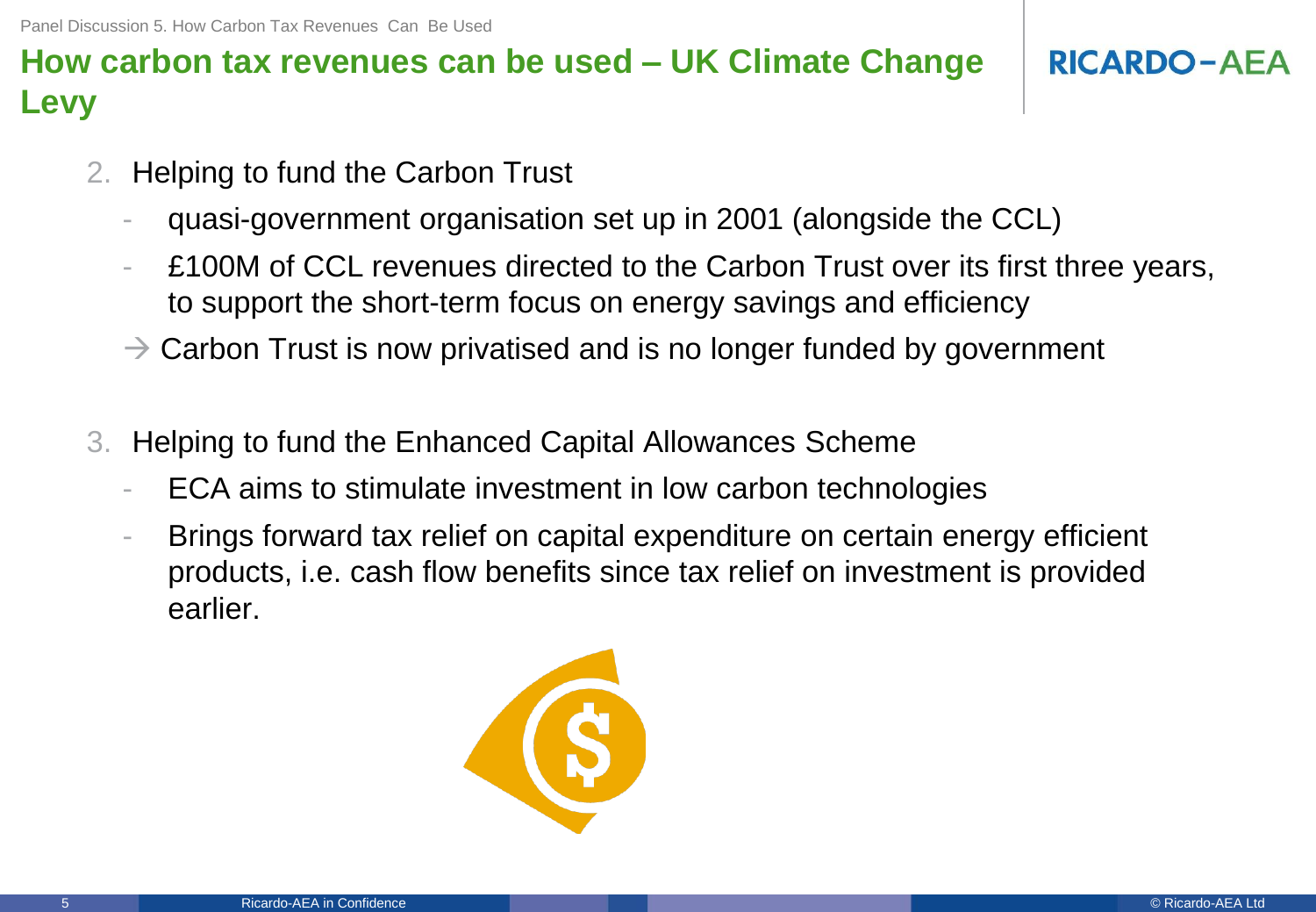Panel Discussion 6. Integrating Carbon Tax with a Broader Climate Change Policy

# **UK Climate Change Levy interactions with: Climate Change Agreements (CCAs)**

# **RICARDO-AEA**

- **Climate Change Agreements** are voluntary agreements between industry and government; implemented in 2000
	- $-$  cover 54 sectors and 9,000 sites  $\sim$  60% of UK industrial-delivered energy use
	- challenging, but realistic targets, to increase energy efficiency or reduce carbon dioxide emissions:
		- If targets met, **participants receive a substantial discount on CCL**
			- $\checkmark$  Up to 90% reduction on electricity use
			- $\checkmark$  Up to 65% reduction on gas, LPG and solid fuel.
		- If targets not met, the participant has to pay a fixed rate per tonne for the excess carbon emissions
- Ricardo-AEA helped developed the CCA scheme and continues to support the UK Government in managing the scheme – including baseline setting and MRV, and facilitating target-setting negotiations with industry sectors.

To avoid an overlap with EU ETS, fuel use at EU ETS facilities is excluded from CCAs (but their electricity use may be included, since EU ETS only covers fuels).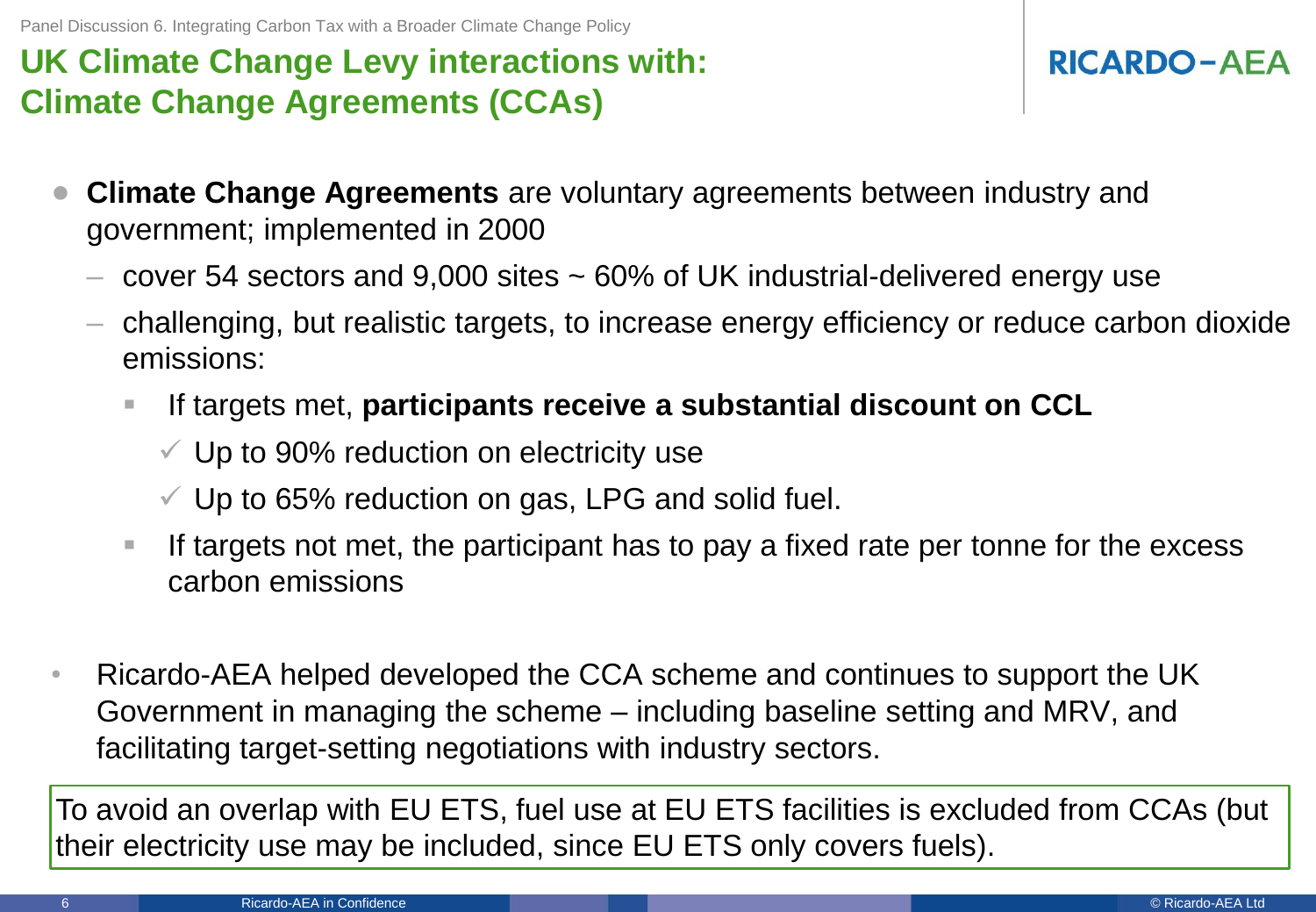Panel Discussion 6. Integrating Carbon Tax with a Broader Climate Change Policy

# **UK Climate Change Levy interactions with: EU Emissions Trading System (EU ETS)**

- **EU Emissions Trading System** (EU ETS) targets carbon reductions from fuel-use in energy intensive industry (does not cover electricity use)
- Electricity generators and certain CHP operators (excluding those in Northern Ireland) pay the Carbon Price Support Rate of CCL, which seeks to:
	- address low carbon prices in the EU ETS
	- incentivise low-carbon power generation
	- provide carbon price certainty to participant.
- **The CPS rate is informed by EU ETS prices**  set two years in advance, hence lags what the EU ETS is doing, which changes in real time.
- CCL needs to be paid irrespective of other policies (with the exception of CCAs) Ahence EU ETS participants in the UK pay both the CCL (for fuel and electricity use) and have to comply with the EU ETS (for fuel use).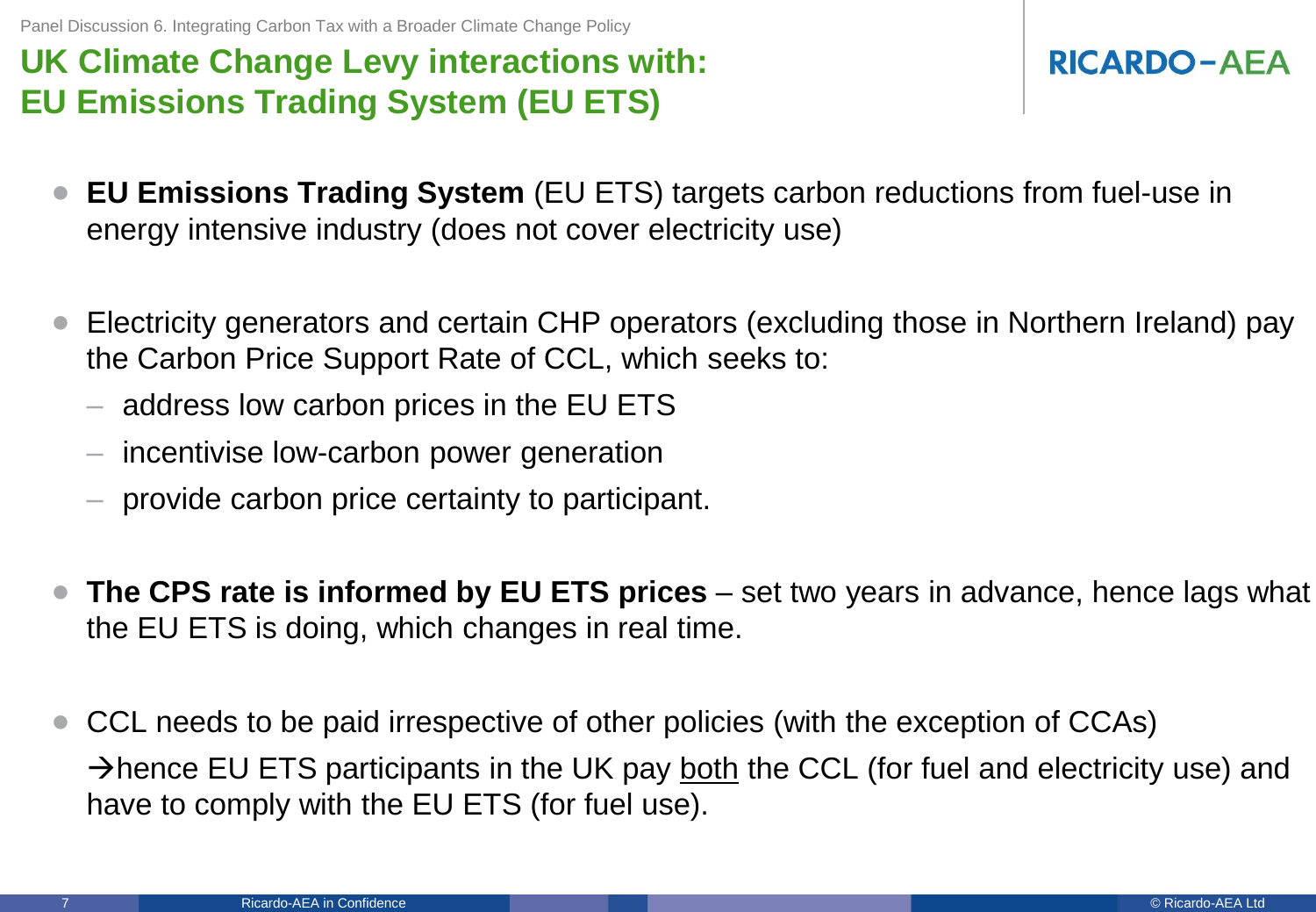### **UK Climate Change Levy interactions with: RICARDO-AEA Carbon Reduction Commitment Energy Efficiency Scheme (CRC)**

- **Carbon Reduction Commitment Energy Efficiency Scheme (CRC)** targets energy efficiency and emissions reductions in large public and private sector organisations (e.g. including supermarkets, water companies, banks, local authorities and all central government departments).
	- CRC participants must monitor and report their emissions, and buy allowances for every tonne of carbon they emit.
	- Allowances can be bought at twice yearly fixed-price sales or traded on the secondary market.
- CCL needs to be paid irrespective of other policies (with the exception of CCAs) **hence CRC participants pay both the CCL and for CRC allowances.**

To avoid an overlap with EU ETS and CCAs, electricity and fuel use regulated by these instruments are excluded from CRC.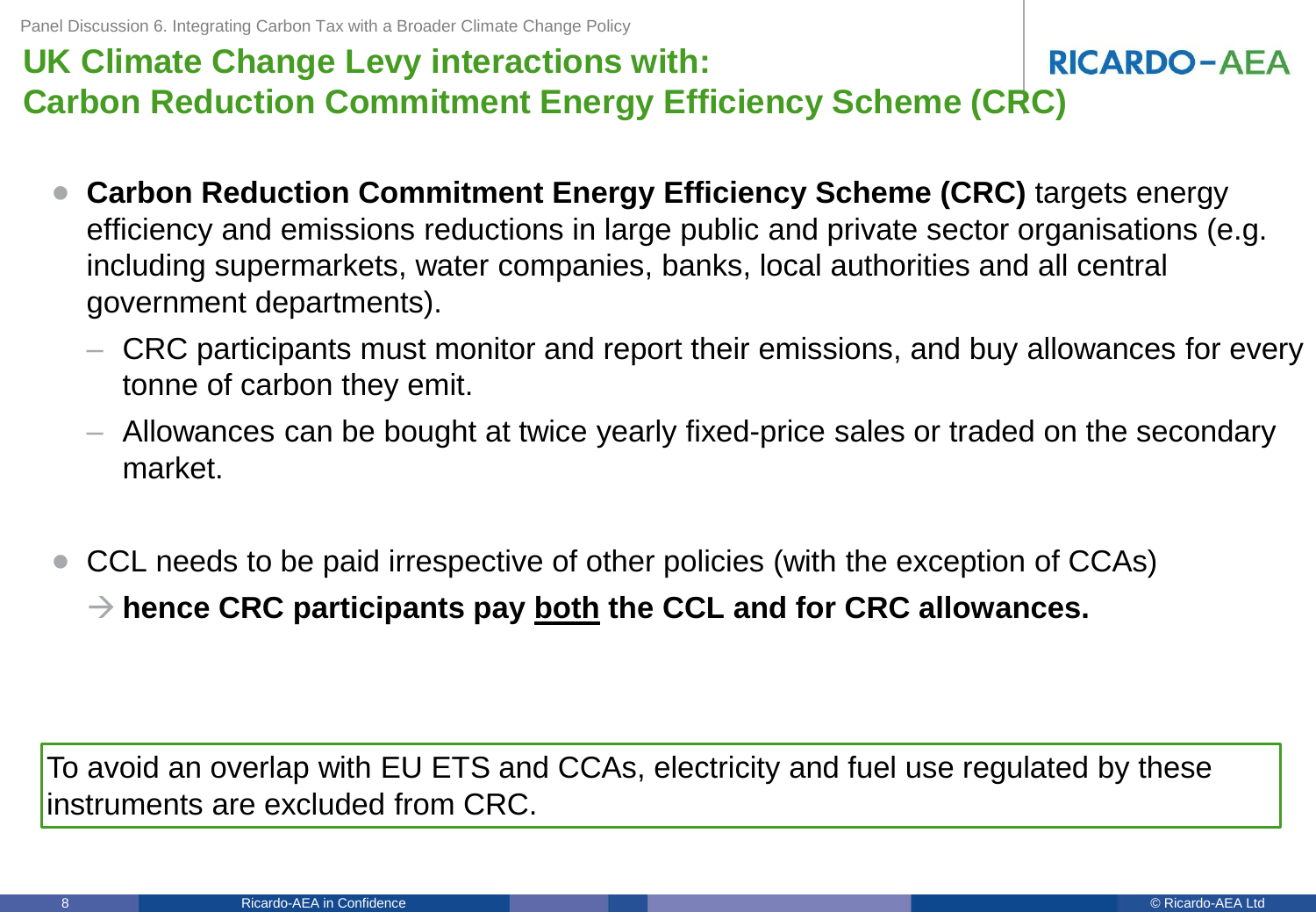Panel Discussion 7. Challenges of Carbon Tax Implementation

# **Challenges of carbon tax implementation: Lessons from UK and Climate Change Levy**

- Challenge to demonstrate specific impact of carbon tax when multiple policies are being implemented to a target sector.
	- $\rightarrow$  Easiest to ascertain the impact of the CCL at the start of its operation it is widely considered that the majority of the CCL's impacts occurred before it came into operation: 'announcement effect', which focussed business attention on energy efficiency.
	- $\rightarrow$  CCAs provide a means of leveraging the 'price effects' of the CCL.
- Choosing the right carbon tax rate what rate is needed to achieve outcome sought, and over what time period does the tax need to be applied?
	- $\rightarrow$  While CCAs are voluntary (industry can choose to pay CCL or comply with CCA) CCL cost is substantially more than the cost of meeting CCA targets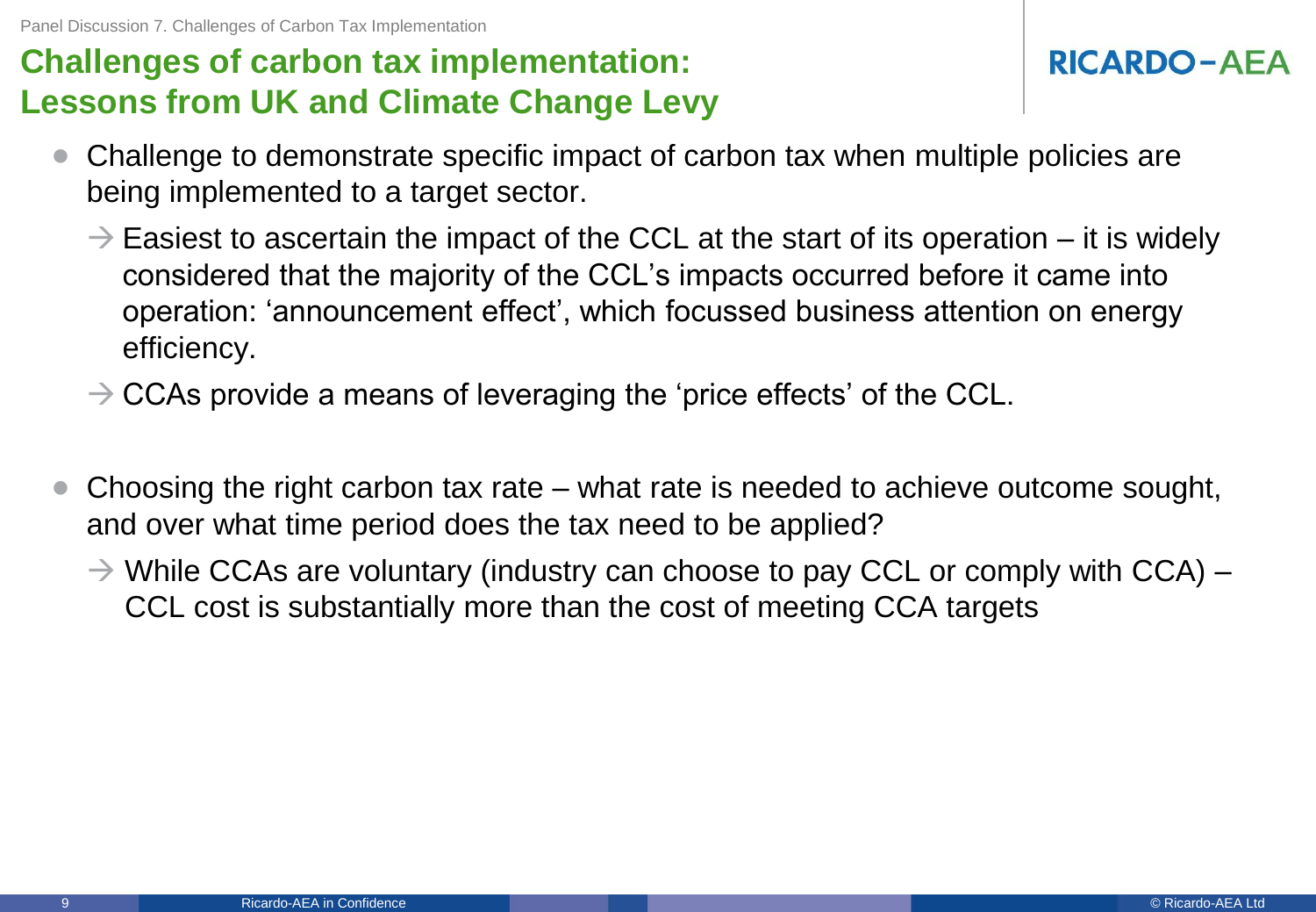# **Challenges of carbon tax implementation**

- Potential trade-off between complexity/administrative burden versus policy impact:  $\rightarrow$  CCL covers a large number of business and public administrative users of energy, with a low cost accounting system since MRV is largely undertaken by energy suppliers
	- Price signal on its own hasn't achieved ongoing business attention on energy savings - energy use isn't required to be monitored by user and energy bills are often paid by procurement departments (who aren't responsible for reducing energy).

 $\rightarrow$  CRC covers a smaller number of energy users, but has a much higher MRV admin burden since individual participants monitor and report emissions

- Business attention on energy savings is much higher due to monitoring and reporting of emissions, as well as the high visibility of CRC allowance costs (which aren't 'hidden' in energy bill like CCL)
- While carbon tax should make your economy more efficiency, competitiveness impacts may still result – any exemptions or rebates to be contingent on achieving results, for example, as per CCAs?
	- $\rightarrow$  CCA target negotiations include discussion about the technical and financial feasibility of the target.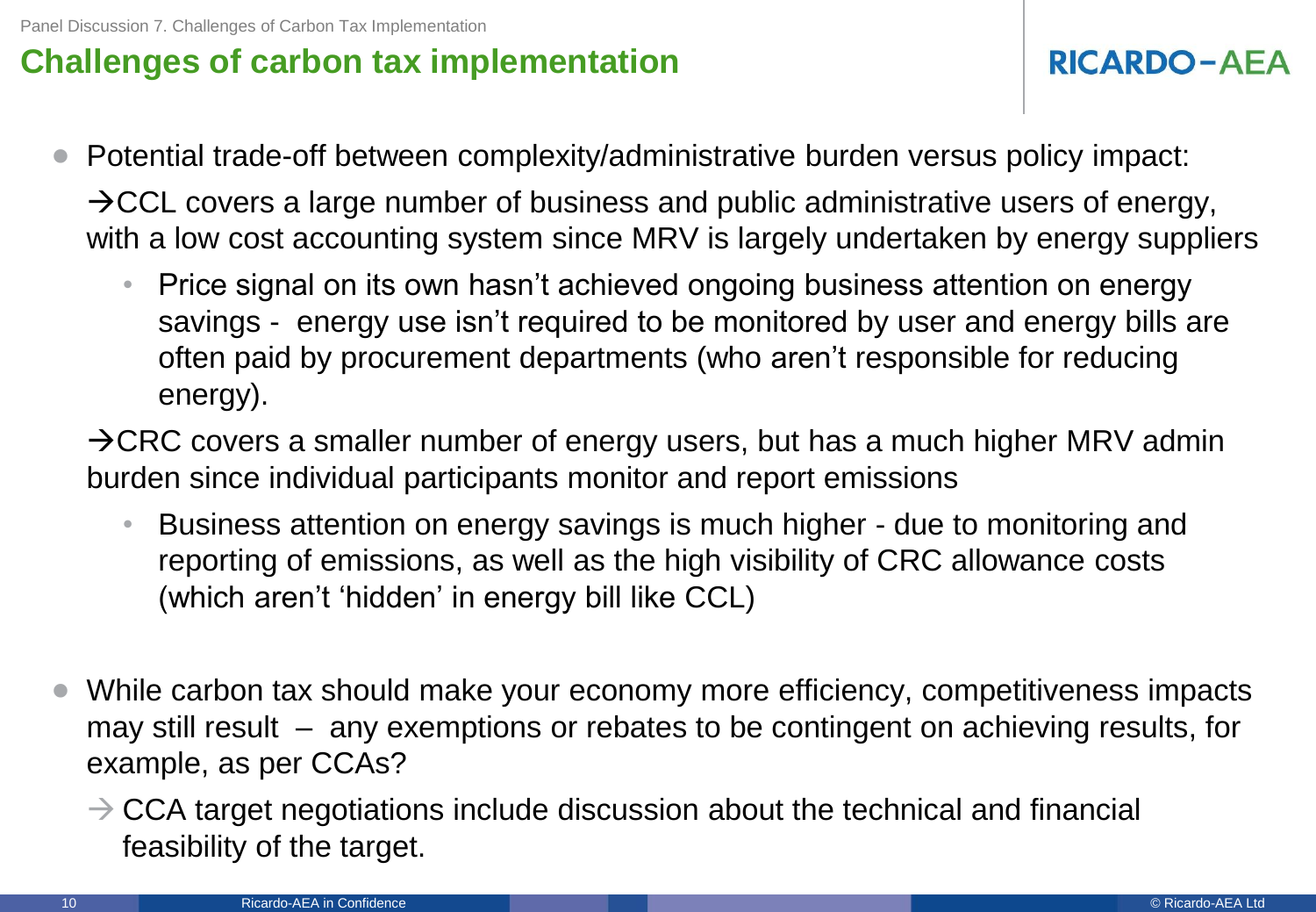

### **Emelia Holdaway**

Ricardo -AEA Ltd The Gemini Building Fermi Avenue Harwell, Didcot, OX11 0QR

**T:** +44 (0) 1235 75 3059

**E:**  [emelia.holdaway@ricardo](mailto:emelia.holdaway@ricardo-aea.com) [-aea.com](mailto:emelia.holdaway@ricardo-aea.com)

**W:**  www.ricardo -aea.com

www.ricardo -aea.com

© Ricardo -AEA Ltd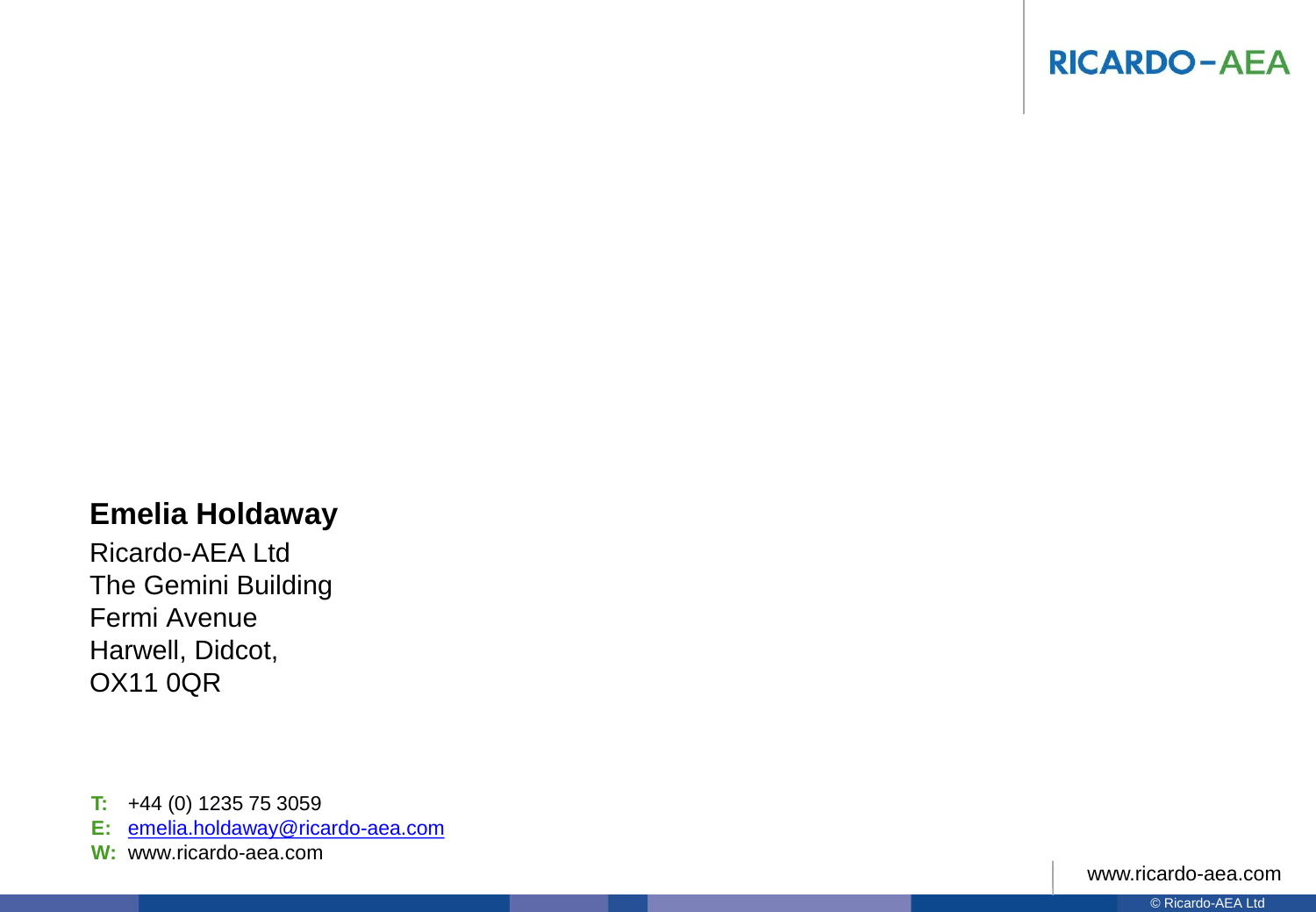# **Back- up slides**

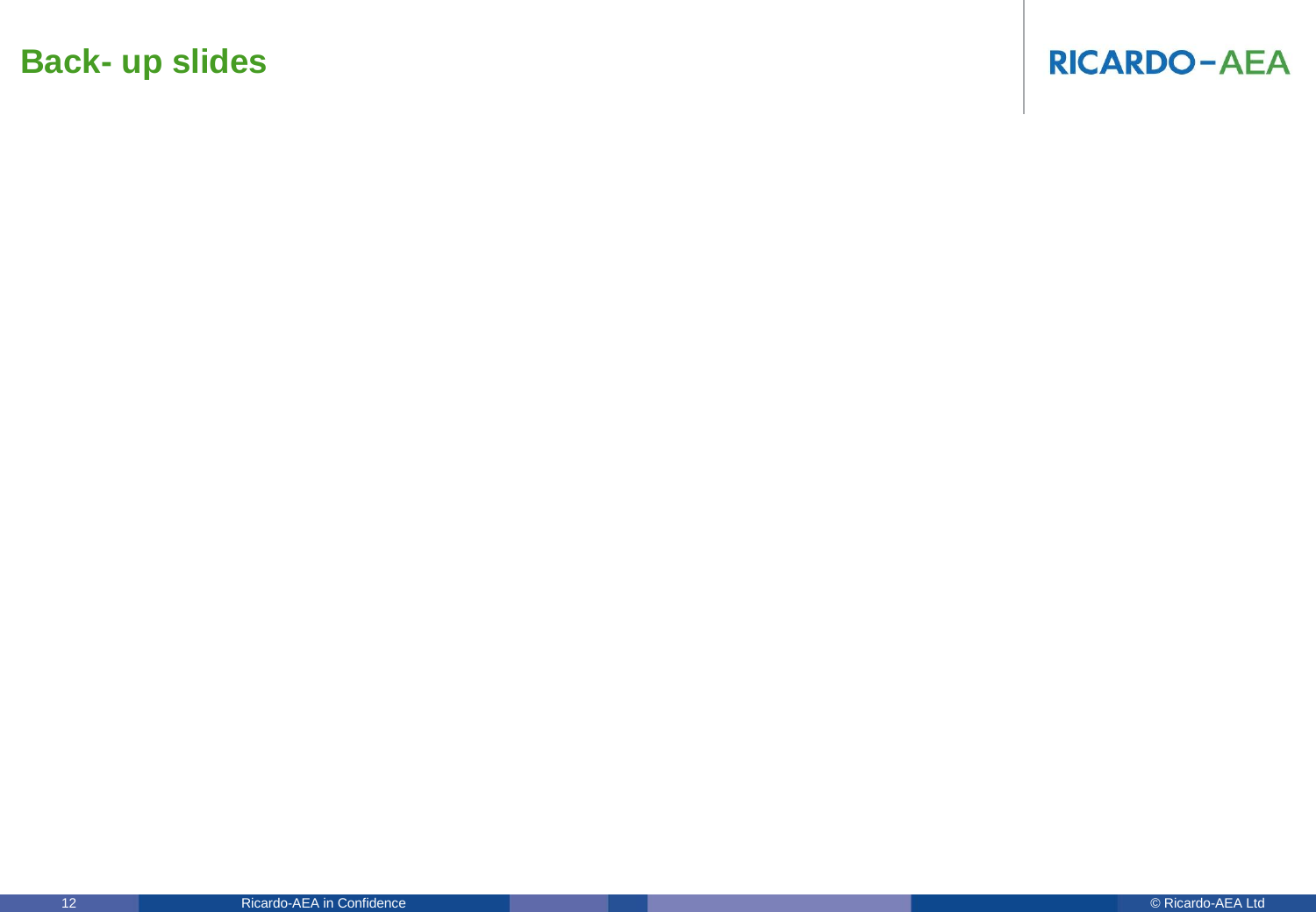#### **Carbon Price Support Rates – confirmed and indicative CPS RICARDO-AEA rates**

|                                                                   | <b>Confirmed rates</b> |      |       | <b>Indicative rates</b>                     |       |
|-------------------------------------------------------------------|------------------------|------|-------|---------------------------------------------|-------|
|                                                                   |                        |      |       | 2013-14 2014-15 2015-16 2016-17 2017-18     |       |
| Carbon price equivalent (£ per $tCO2$ )                           | 4.94                   | 9.55 | 18.08 | 21.20                                       | 24.62 |
| <b>Supplies of commodity</b>                                      |                        |      |       |                                             |       |
| Natural gas (£ per kilowatt hour)                                 |                        |      |       | 0.00091 0.00175 0.00334 0.00392 0.00455     |       |
| $LPG$ (£ per kilogram)                                            |                        |      |       | 0.01460 0.02822 0.05307 0.06223 0.07226     |       |
| Coal and other taxable solid fossil fuels (£ per gross gigajoule) |                        |      |       |                                             |       |
|                                                                   |                        |      |       | 0.44264 0.85489 1.62534 1.90599 2.21332     |       |
| Gas oil; rebated bioblend (£ per litre)                           |                        |      |       | 0.01365 0.02642 0.04990 0.05851 0.06795     |       |
| Fuel oil; other heavy oil; rebated light oil (£ per litre)        |                        |      |       |                                             |       |
|                                                                   |                        |      |       | 0.01568  0.03011  0.05730  0.06719  0.07803 |       |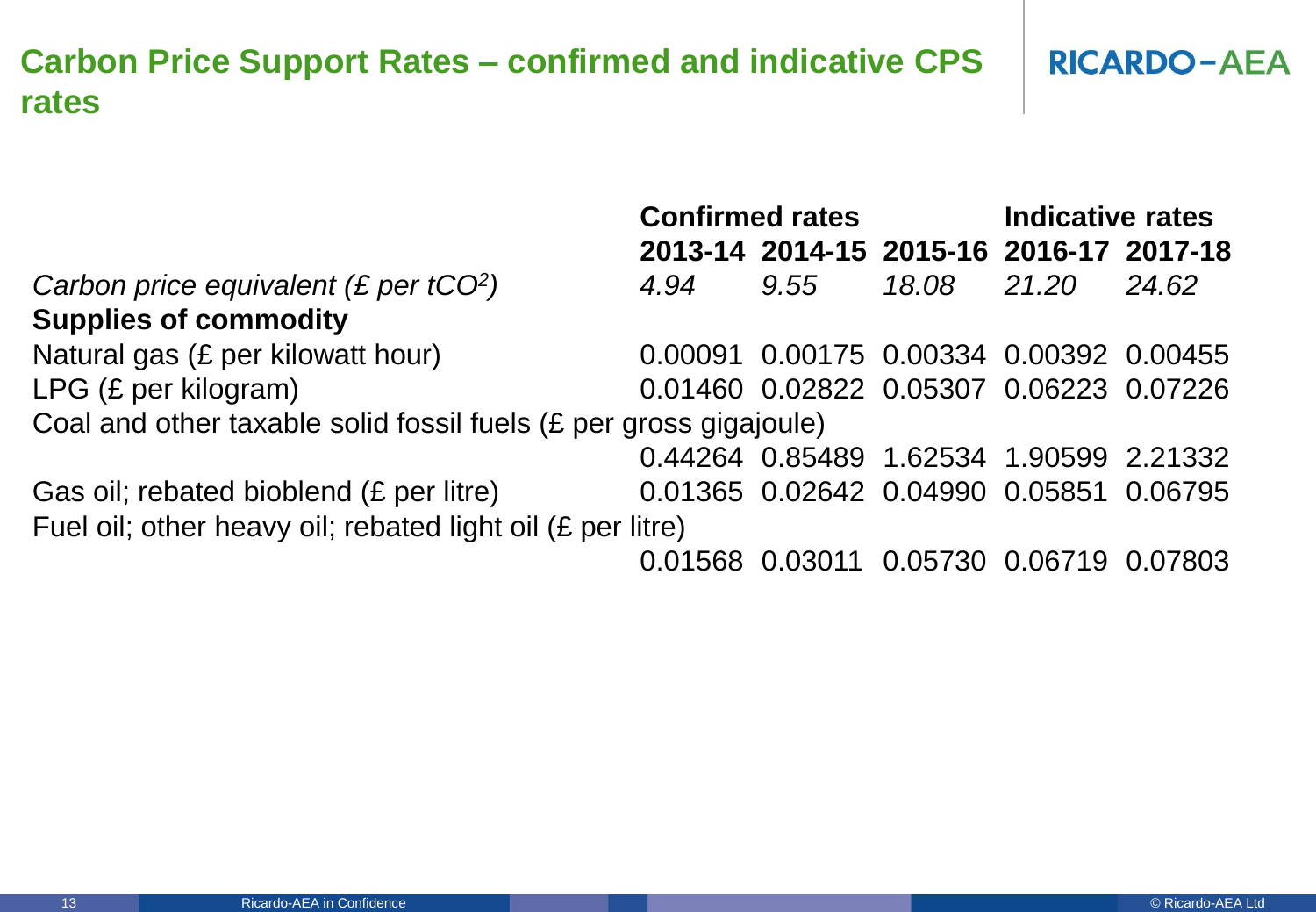# **Climate Change Agreements**



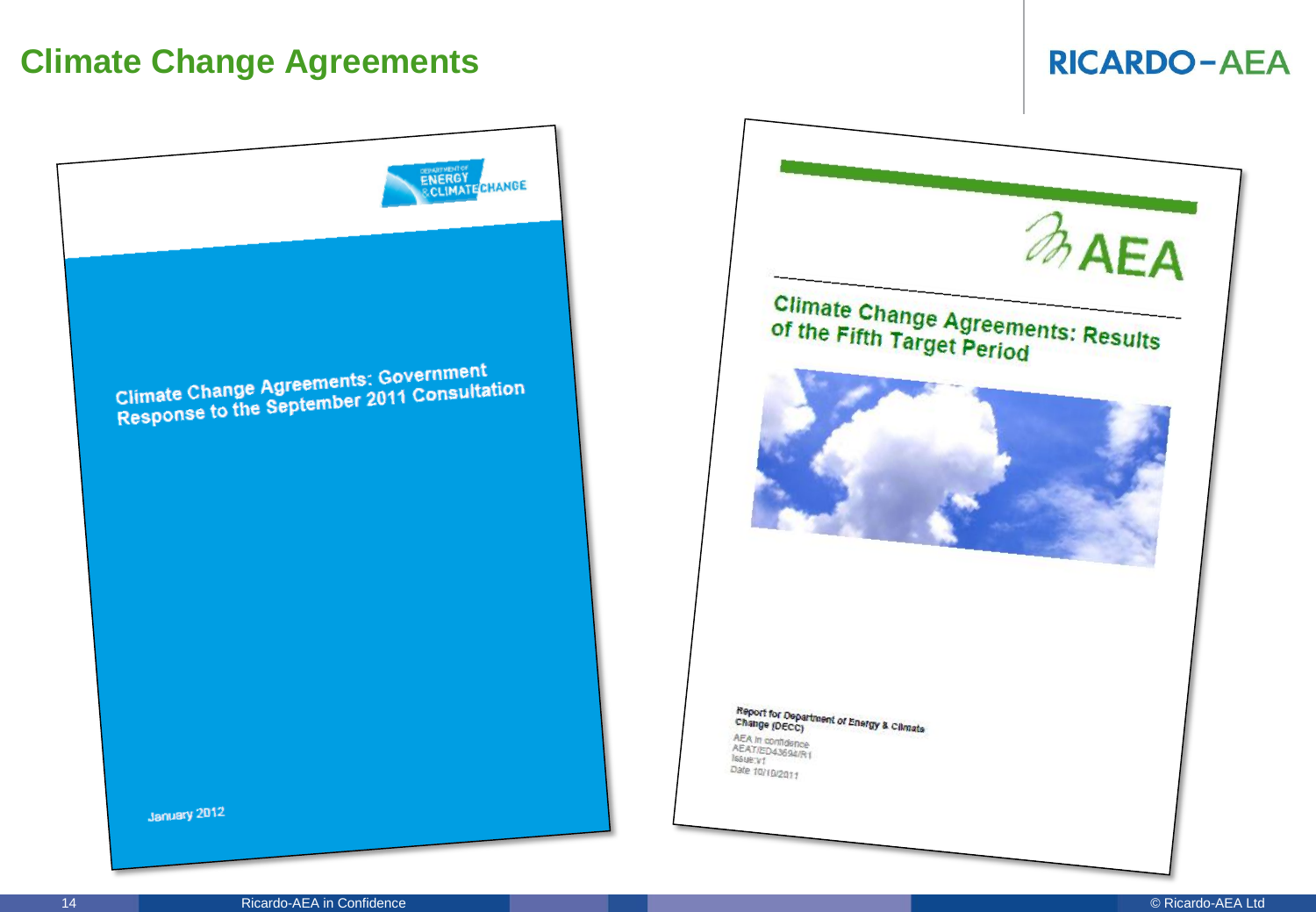# **Climate Change Agreements – Overview and History**

- Voluntary agreements between industry and government: implemented in 2000
- Cover 54 sectors with about 9,000 sites  $\sim$  60% of UK industrial delivered energy use
- Targets to increase energy efficiency or reduce carbon dioxide emissions:
	- If targets met, participants receive a substantial discount on the Climate Change Levy (tax on energy used by business)
	- − Targets are challenging but realistic to encourage compliance
	- If targets not met, the participant has to pay a fixed rate per tonne for the excess carbon emissions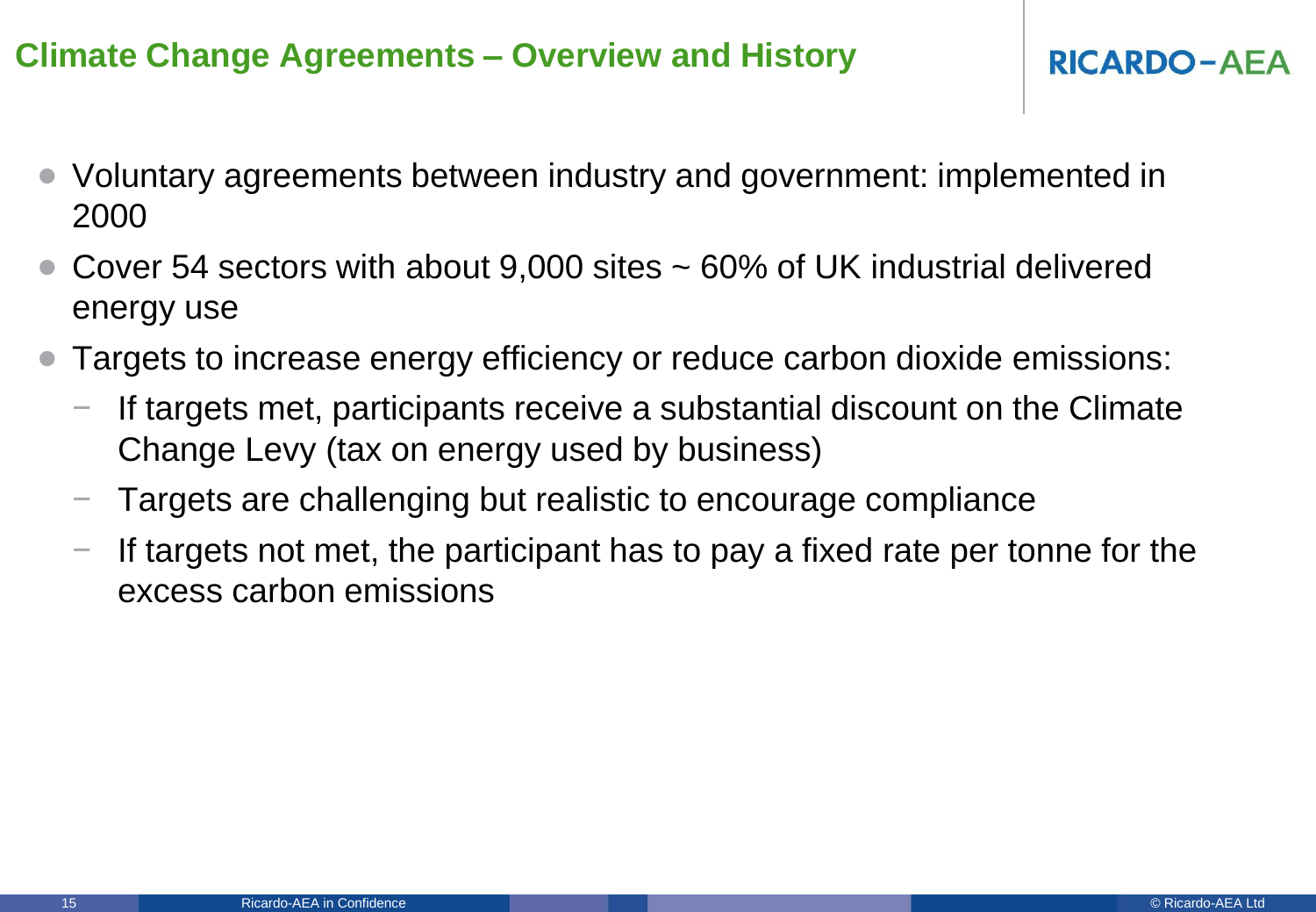# **Climate Change Agreements – Incentive Mechanism**

- Climate Change Levy payable by consumers in, industry, commerce, agriculture, public administration, and other services
- Collected via energy suppliers

| <b>Commodity</b>                                                                  | <b>Rate from 1 April 2013</b>                                                                | <b>Reduced rate of CCL for</b><br><b>CCA holders</b>            |
|-----------------------------------------------------------------------------------|----------------------------------------------------------------------------------------------|-----------------------------------------------------------------|
| <b>Electricity</b>                                                                | 0.524 pence per kilowatt hour                                                                | From 10% for 2013-14                                            |
| <b>Gas - Great Britain</b>                                                        | 0.182 pence per kilowatt hour                                                                | <b>From 35%</b>                                                 |
| <b>Gas - Northern Ireland</b>                                                     | 0.064 pence per kilowatt hour<br>until 31 October 2013 then main<br>natural gas rate applies | None until 31 October 2013<br>From 35% as of 1 November<br>2013 |
| Any petroleum gas, or other<br>gaseous hydrocarbon, supplied<br>in a liquid state | 1.172 pence per kilogram                                                                     | <b>From 35%</b>                                                 |
| Any other taxable commodity                                                       | 1.429 pence per kilogram                                                                     | From $35%$                                                      |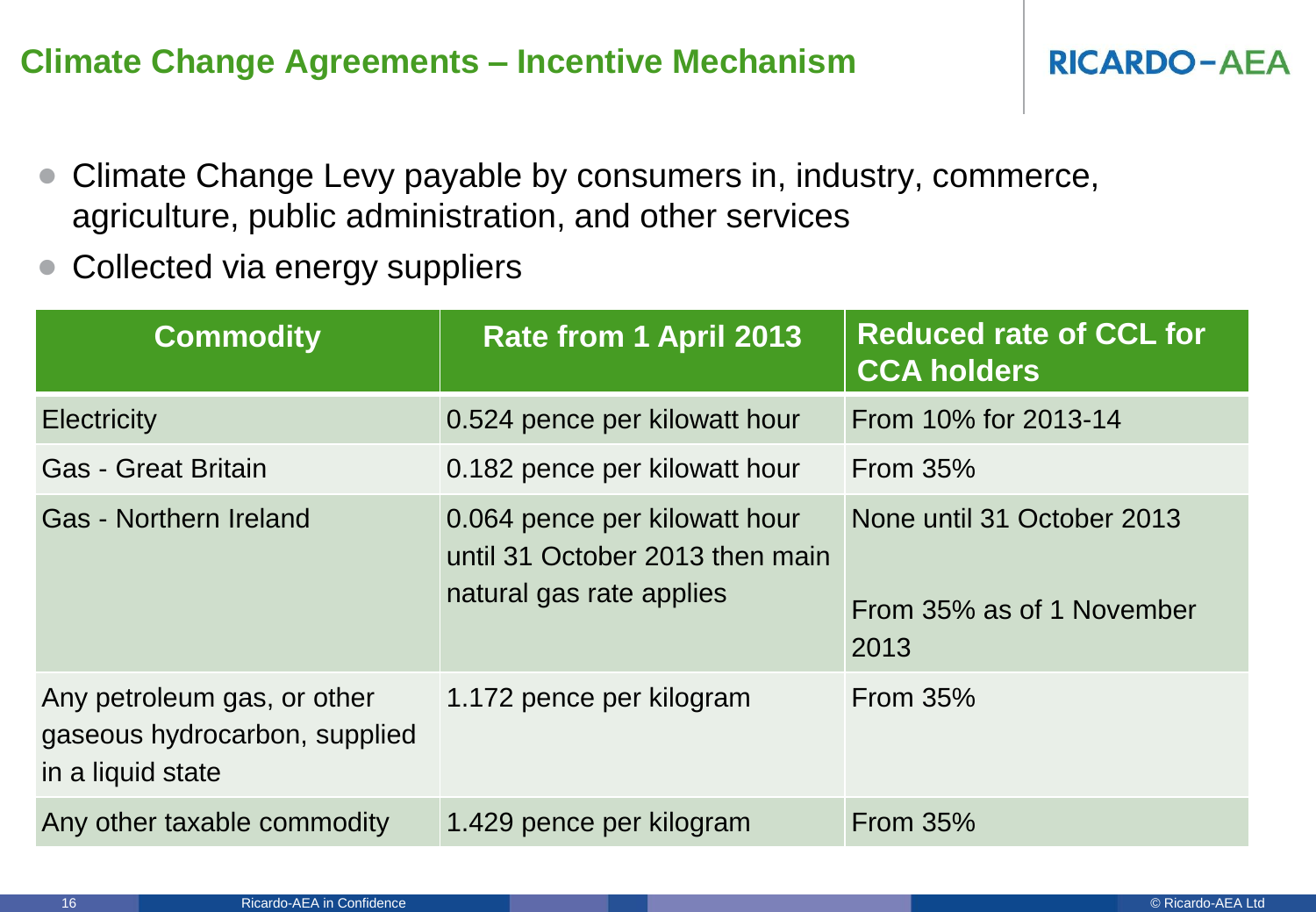# **Climate Change Agreements – Scope and Coverage**

- A. Sectors regulated by Environmental Permitting Regulations, and/or;
- B. Energy intensive sectors (energy costs>10% turnover)

| <b>Main industrial sectors in CCAs</b> |
|----------------------------------------|
| Iron & Steel                           |
| <b>Chemicals</b>                       |
| Paper                                  |
| Food & Drink                           |
| Ceramics                               |
| <b>Motor Manufacturers</b>             |
| Printing                               |
| <b>Foundries</b>                       |
| Aluminium                              |
| Cement                                 |

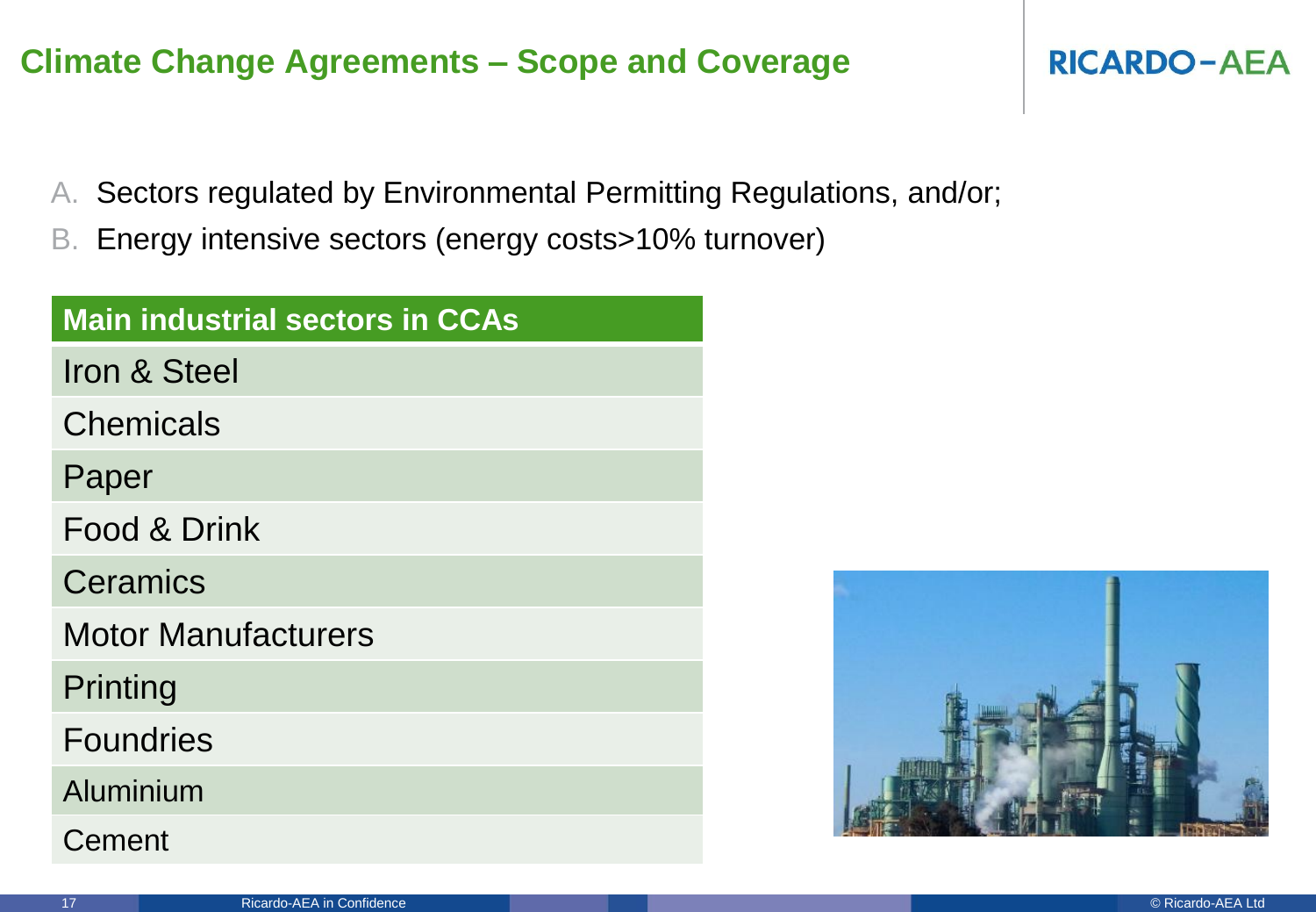# **RICARDO-AEA**



*Source: CCA Operations Manual*

- Additional rules:
	- 70:30 inclusion rule
	- Exclusion of EU ETS energy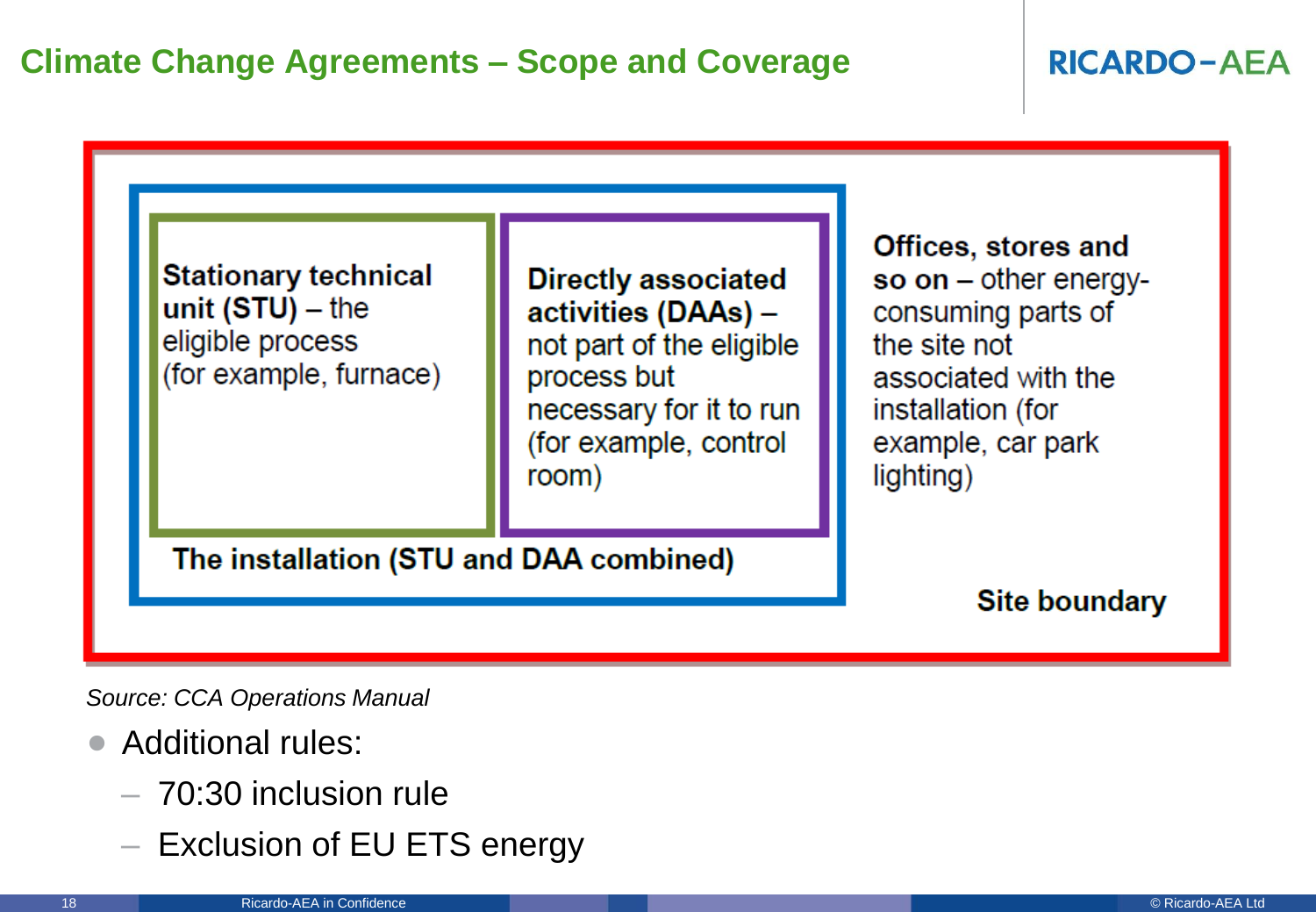# **Climate Change Agreements – Institutional Arrangements**

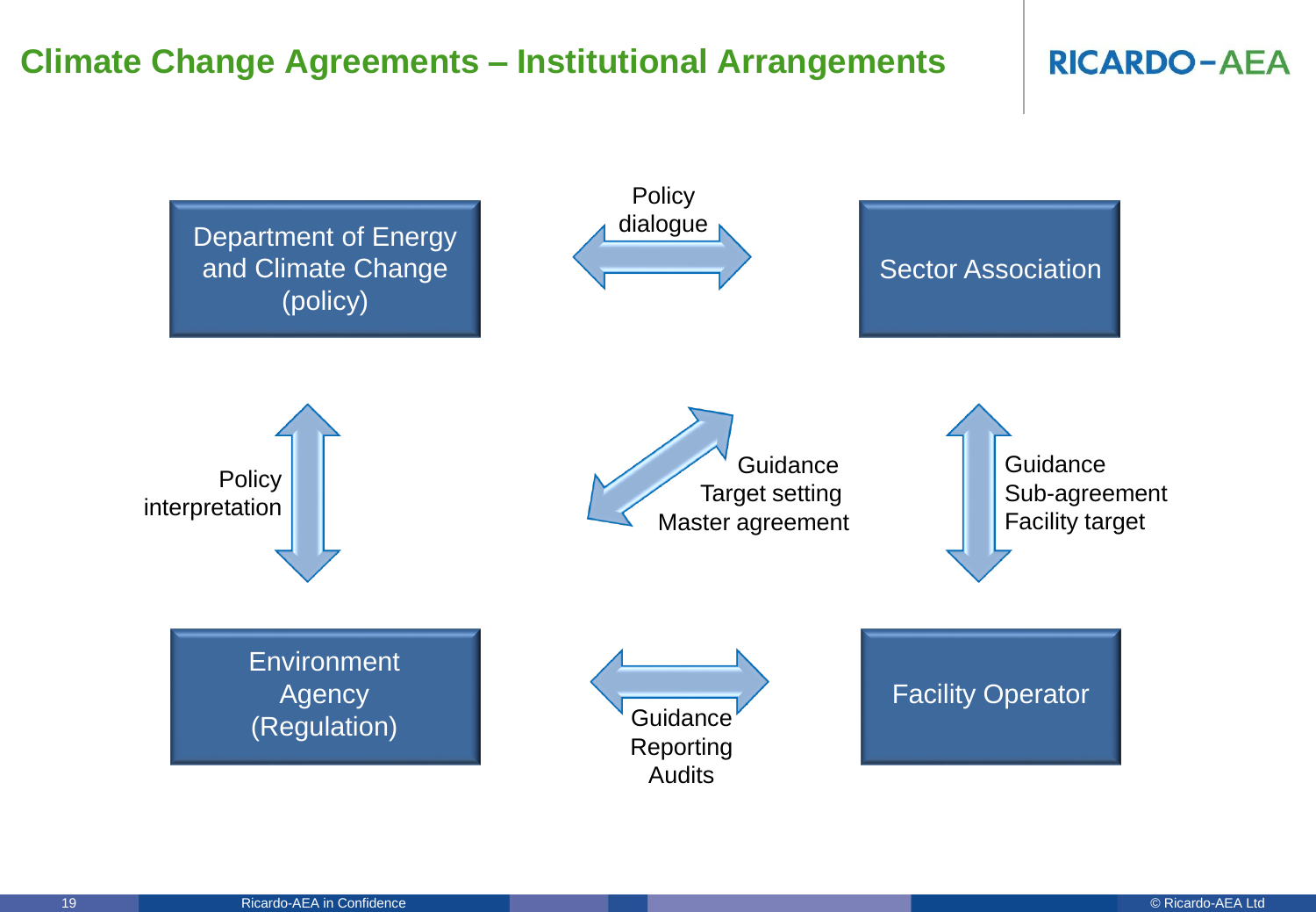# **Climate Change Agreements – Target Setting**

- Negotiated between government and industry at sector level
- Challenging (i.e. better than 'business as usual') and realistic (i.e. within the financial capacity of the industry)
- Set for two-yearly intervals covering a ten year period
- **Review point**
- Individual operator targets combine to give the sector target overall
- Common base year (currently 2008 for most agreements)
- Relative or absolute, carbon or energy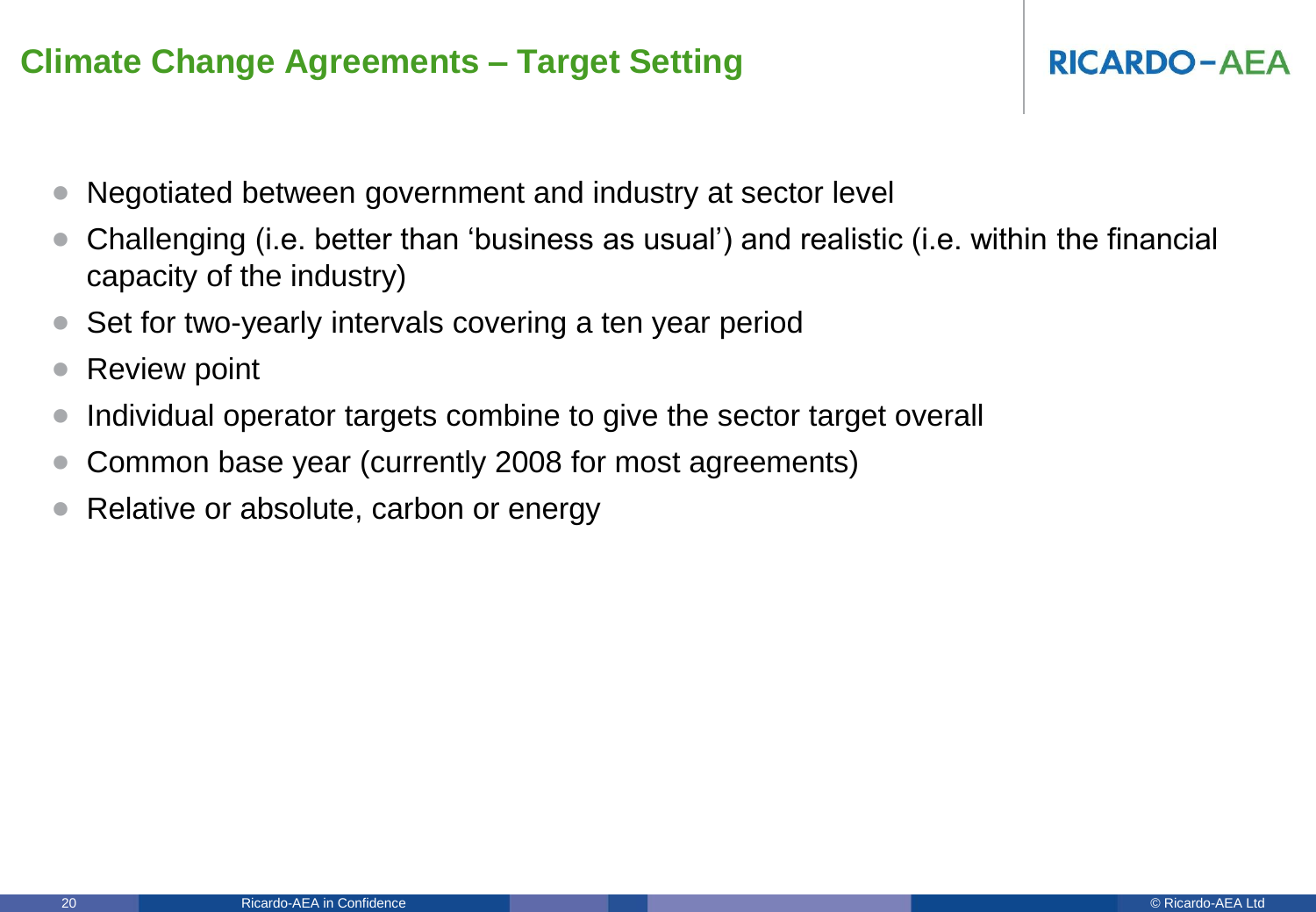# **MRV**

- Web-based register administered by the Environment Agency (the EA)
- Operators report performance every two years via sector associations
- Independent facility audits (by contractors appointed by the EA)
	- Risk-based
	- Random basis

# **Compliance routes**

- Under-performance against the target operator must 'buy-out' by paying a penalty (currently £12/tCO<sub>2</sub>) for equivalent figure in tonnes of  $CO_2$ .
- Over-performance may be banked for own future use